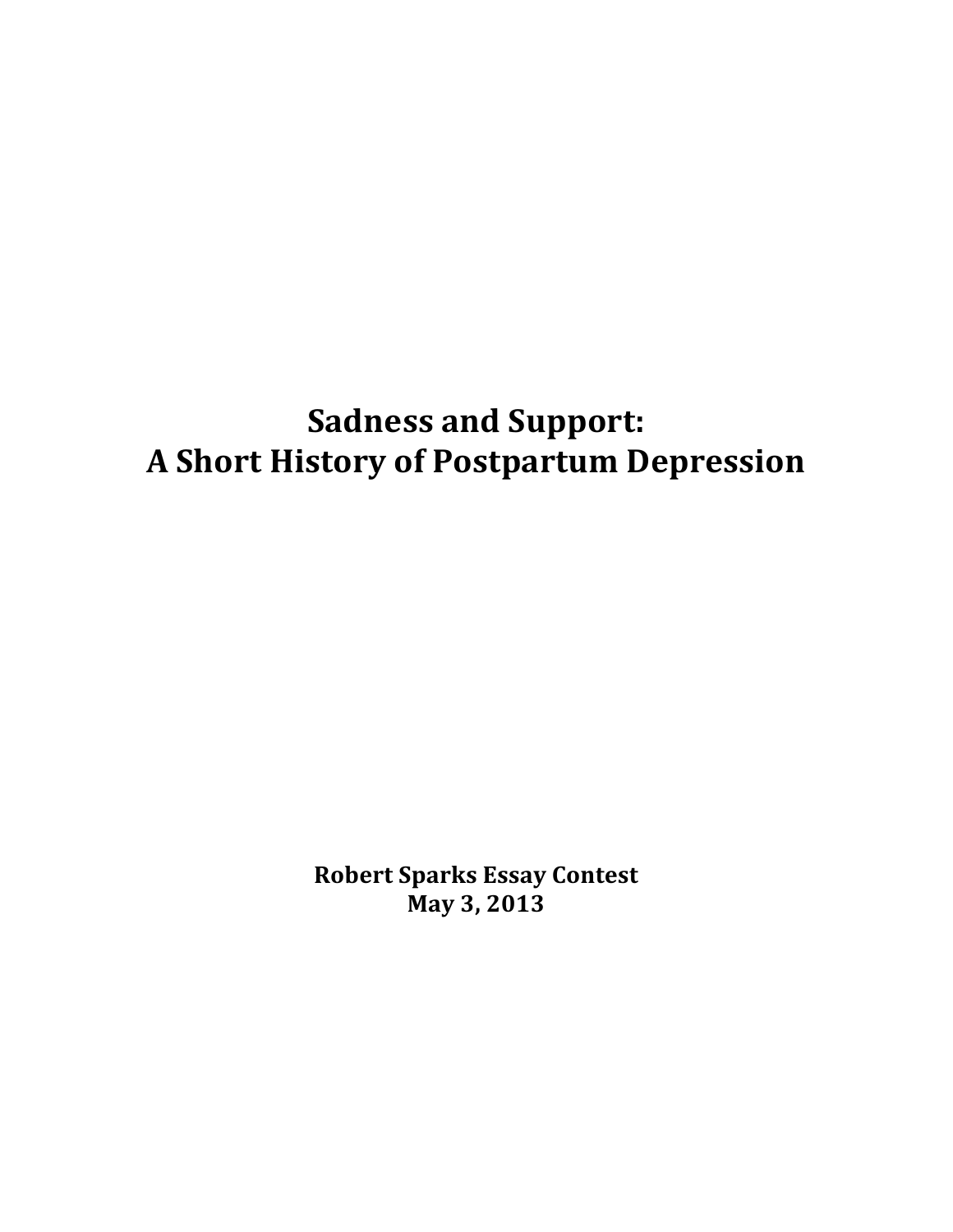#### **A!famous!case:**

"Once upon a time, there was a little girl who dreamed of being a mommy. She wanted, more than anything, to have a child and knew her dream would come *true one day. She would sit for hours thinking up names to call her baby....And then one day, finally, she became pregnant. She was thrilled beyond belief. She* had a wonderful pregnancy and a perfect baby girl. At long last, her dream of *being a mommy had come true. But instead of being relieved and happy, all she could!do!was!cry."*

Brooke Shields famously compared her tears following the birth of her daughter to the rain taking down the itsy-bitsy spider in the well-known children's song. The above quote is from the opening page to Shields' widely read memoir, *Down Came the Rain*, published in 2005.

Shields' book gave a public and famous face to a disease that women had suffered silently throughout all of history. In it, Shields shares in intimate detail her struggles following the birth of her daughter. She was helpless, sad, and scared. She lost all motivation to parent. She did not acknowledge her depression. For some time, she resisted professional help and medication and even contemplated suicide. And when she came out whole on the other side, after successful treatment with antidepressant medications and psychotherapy, she wanted to prevent others from suffering in silence.<sup>1</sup>

Now, nearly a decade later, thanks to Shields and a host of other celebrities, bloggers, researchers and political advocates, postpartum depression (PPD) has become a household term. Today, when women go to a physician for prenatal care, they see posters in the doctor's office explaining what PPD is and what they should do if they develop depressive symptoms after childbirth. As part of routine childbirth classes and when leaving the hospital after childbirth, women are given pamphlets about PPD and business cards for counselors and psychiatrists, should they need them. And pregnant women are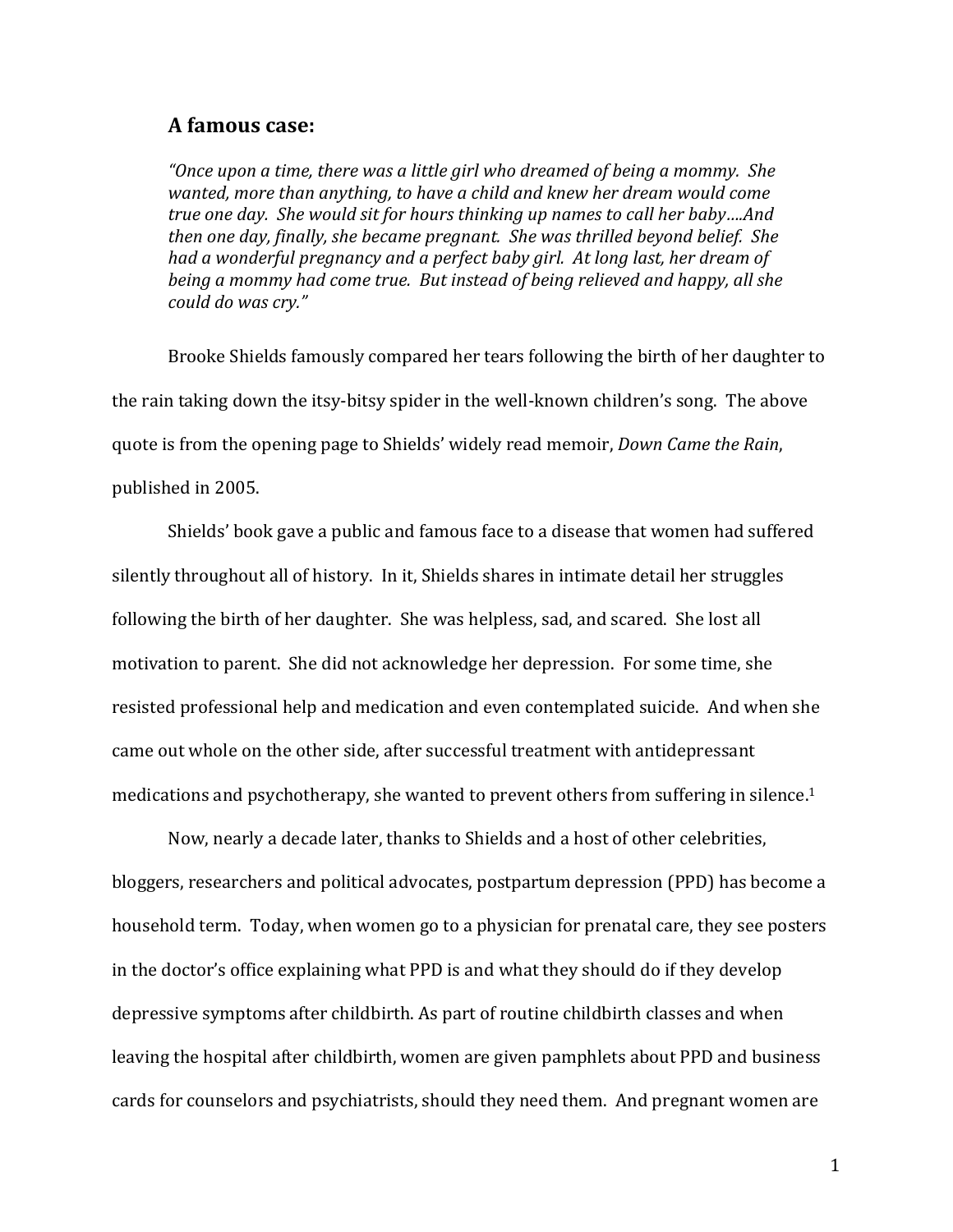routinely screened for PPD at postpartum obstetrics follow-ups—and even by pediatricians during infant checkups. Such widespread awareness and acceptance of PPD did not always abound, however.

Recent research indicates that nearly 70-80% of women suffer from some depressive symptoms within the first two weeks following delivery. These depressive symptoms are now widely recognized as manifesting in various ways with varying degrees of severity. Tearfulness and mood lability seen soon after birth in many women has become known as the postpartum or "baby blues." The postpartum blues are considered a "normal" reaction to giving birth. However, some women experience true major depressive episodes in the weeks and months following birth that are more persistent, manifesting as loss of pleasure, interest, sleep, and self-worth. It is these episodes that are referred to as PPD, estimated to affect 10-13% of women during the postpartum period. Finally, beyond the postpartum blues and major depressive episodes, about 1 or 2 in 1000 women develop cognitive disturbances, bizarre behavior or hallucinations, and a severe condition known as postpartum psychosis.<sup>2</sup>

Depression following childbirth has long carried a social stigma. Many people think that a woman should be happy following the birth of a child—and when she is not, she is often looked upon unkindly.

Women have long tried to hide signs of depression, sometimes with dire consequences when their depressive symptoms turn into thoughts of harming themselves or their babies. A well-publicized example is that of Melanie Stokes, who killed herself in Chicago in 2001 after suffering postpartum mental illness.<sup>3</sup> Recent legislation to support PPD research and advocacy now bears her name.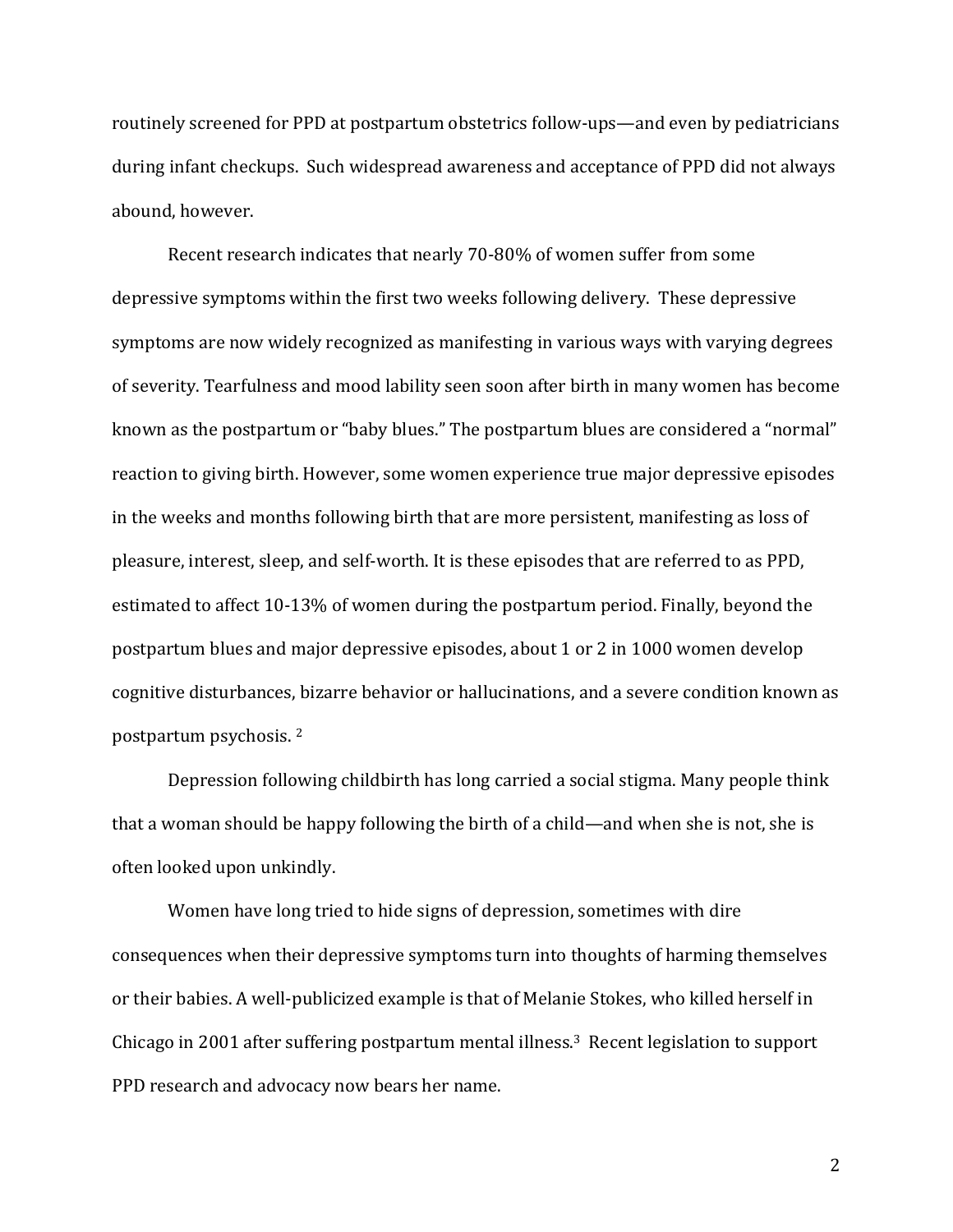Moreover, medical professionals have not long been supportive of treatment for depression following childbirth. The psychiatric community did not officially recognize depression in the postpartum period until the fourth edition of its Diagnostic and Statistical Manual, published in 1994. Even now, the DSM IV identifies depression with a postpartum onset as being only depression that appears within four weeks after delivery of a baby. However, many experts argue that PPD may develop anytime within the first year following delivery, and clinicians are encouraged to screen women for periods longer than just those four weeks following the birth of their children.<sup>4</sup>

Controversies and speculation about depressive symptoms following childbirth have existed since the earliest medical literature. Hippocrates made the first known reference to PPD in the fourth century B.C. and his hypotheses became dogma that survived for over a thousand years. He proposed that lochial discharge—the fluid that comes from the uterus after birth—if suppressed, could flow to the head and result in agitation, delirium and attacks of mania. He also thought that blood collecting at the breasts of a woman could indicate onset of madness.<sup>5</sup> Another early reference to postpartum mental symptoms comes from Trotula, a  $13<sup>th</sup>$  century female physician, who believed that postpartum mental disturbances were due to increased moisture in the body following childbirth. She wrote "If the womb is too moist, the brain is filled with water, and the moisture running over the eyes, compels them to involuntarily shed tears."<sup>6</sup>

Even then, down came the rain.

Observations of postpartum mental disturbances continued throughout history. During the Middle Ages, women who exhibited melancholy during or after childbirth were thought to be witches or victims of witchcraft, as any other stigmatized individual might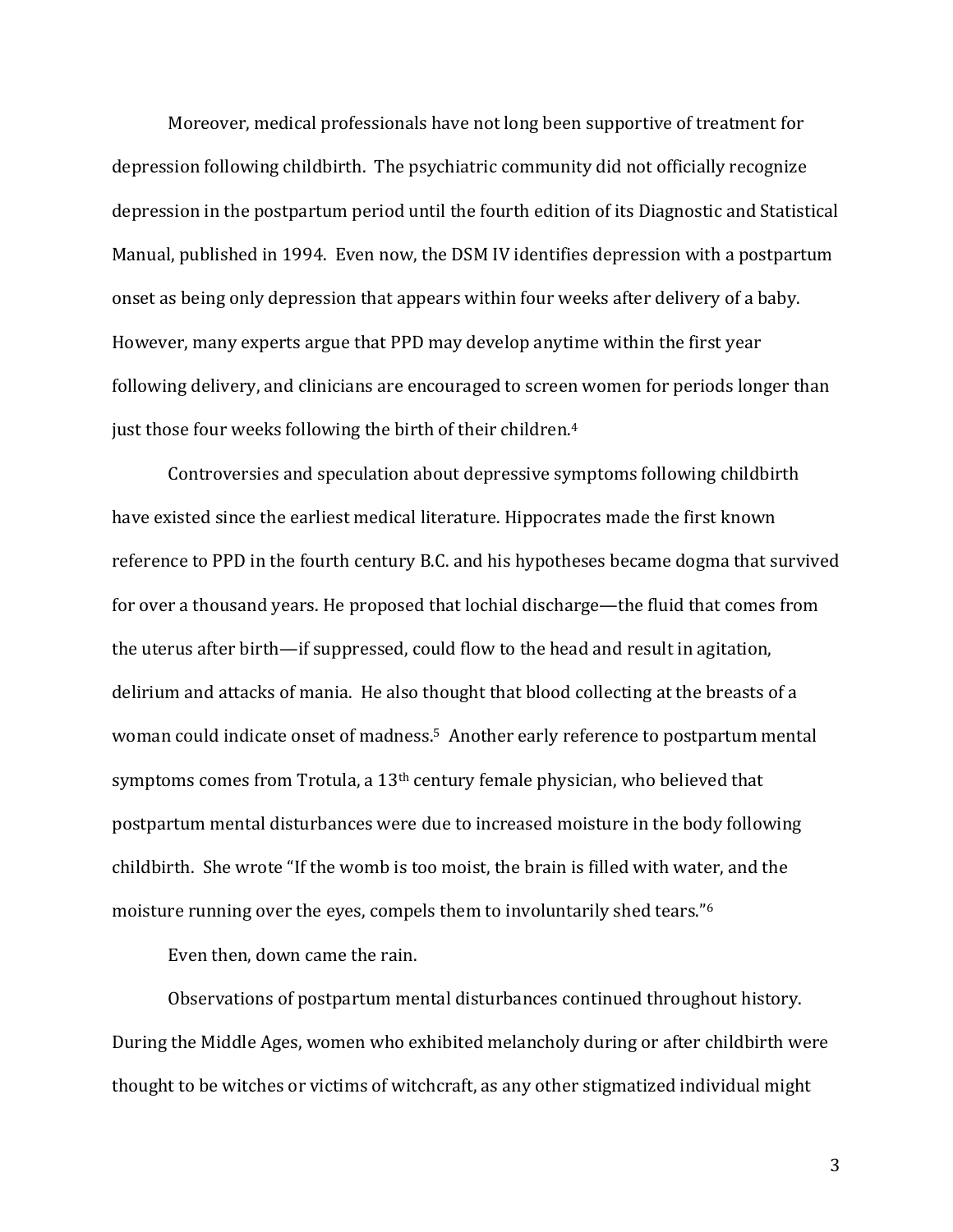have been. By the 16<sup>th</sup> century, descriptions existed of a "disturbance of the maternal instinct" following childbirth, and most reports were focused on mothers who killed their children. Known as "melancholic filicide," these deaths led physicians to increase study of postpartum mental disorders. One well-known 16<sup>th</sup> century physician, Castello Branco, described a case of postpartum melancholy as such: "The beautiful wife of Carcinator who always enjoyed the best of health, was attacked after childbirth by melancholy, and remained insane for a month, but recovered with treatment." Though Branco does not describe what type of treatment he used for the wealthy woman, reports of experimental treatments began to surface over the following centuries.<sup>7</sup>

### **An!early!case:**

A 25-year-old woman gives birth to a child at home. She is accompanied in the birth by a local midwife, and the midwife comes back to check on her periodically following the birth of her child. The woman begins to feel very sad and overwhelmed in the weeks following the birth of her child. She ceases to *cook and barely feeds her baby. Her neighbors become worried that the baby may die and call for the local physician to come see this woman in her home. The physician is unsure of why the woman is unhappy, even in light of having a* new healthy baby, but he has seen other women act like this in past. He tells the woman to take lukewarm baths and he gives her a medication that he says will calm her mind.

In the mid-19<sup>th</sup> century, Jean-Etienne Esquirol became one of the first physicians to provide detailed case reports of postpartum psychiatric illnesses. He reported 92 cases of postpartum delirium and melancholy and suggested that the numbers of women suffering from postpartum mental disturbances was likely higher than the number of cases he observed in mental hospitals. He thought that mild cases were likely cared for at home and never reached his hospital. Esquirol suggested treatment that included careful nursing, tepid baths and purgatives—a common treatment for many medical ailments at the time.<sup>8</sup>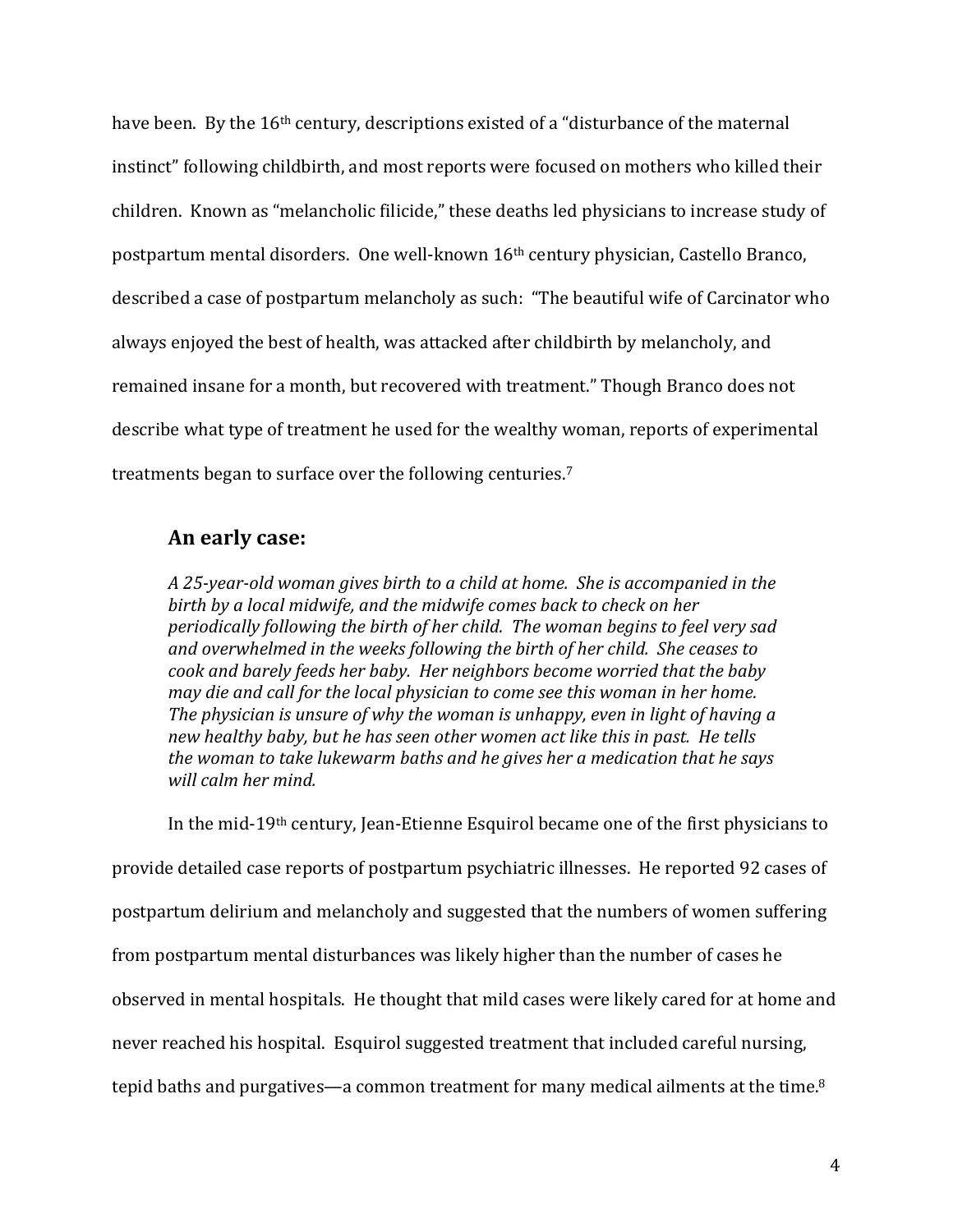Esquirol, like most doctors of the  $19<sup>th</sup>$  century, believed that two categories of postpartum illness could be defined: puerperal, which was said to occur within 6 weeks of childbirth, and lactational, meaning that it occurred greater than 6 weeks following delivery. These categories survived for decades despite the lack of any true scientific evidence for the division.

Around the same time, an American psychiatrist, MacDonald, objected to the rigid classification of puerperal mental illness based on time of onset and proposed classifying diagnoses based on acuteness of onset of symptoms. Symptoms observed included decreased strength and spirit, restlessness, sleeplessness, and irritability. His treatments also included tepid baths—specifically given between 94 and  $98^{\circ}F$ —as well as "large doses" of opium" to calm the mind  $9$  The use of opium should not be too surprising—as with Esquirol's purgatives, opium was given for all variety of ailments at the time.

In 1858, Louis-Victor Marcé published the first formal paper devoted entirely to puerperal mental illness, his *Treatise On Insanity In Pregnant, Postpartum, And Lactating Women*. He wrote of 310 cases of pregnant and postpartum women that he had personally observed and became the first to systematically address categorization of their disorders. In his results, he reported that 9% of women developed depression during pregnancy, 58% in the puerperal period, and 33% in the lactational period. Marcé noted no major features distinguishing the psychoses of pregnancy from those in women in the non-pregnant state. However, he believed that postpartum cases of depression had many features that distinguished them from other mental illnesses and proposed that this should indeed be classified as a separate diagnosis. His main observation was that while most PPD symptoms could be found in other types of mental disturbances, the syndromes—that is, the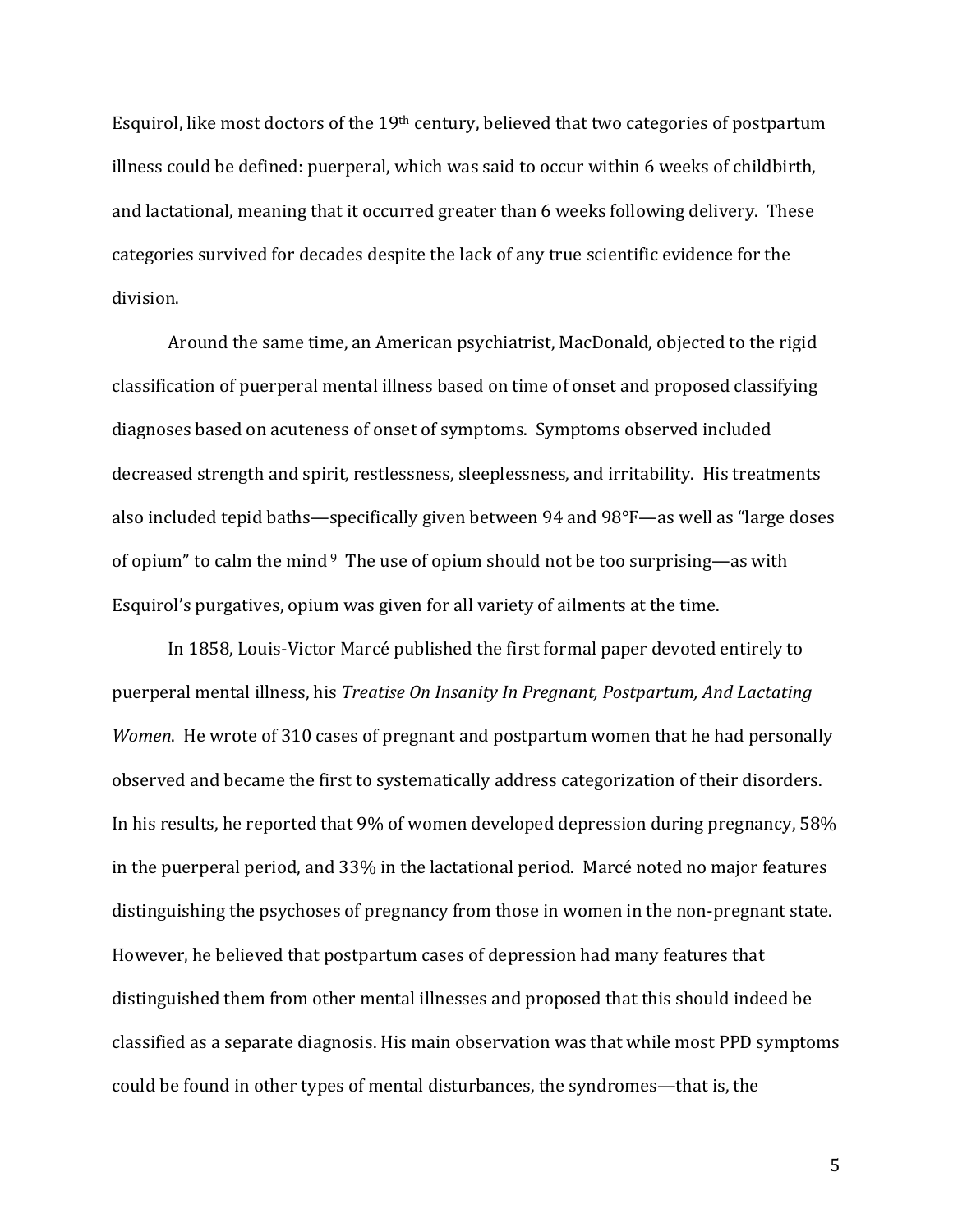particular combinations of symptoms—were distinct. In line with Hippocrates and Trotula before him, Marcé hypothesized that postpartum psychological symptoms occurred in relationship with the profound organic and functional changes occurring in the female reproductive system following childbirth.<sup>10</sup>

Marcé is still remembered today through the Marcé Society, a group of physicians and researchers who unite to study PPD throughout the world. His work has had a significant impact on history of PPD—however, not always as might be imagined. Historically, Marcé's research was often used as early evidence that PPD was *not* a separate entity from other forms of depression, based on a misinterpretation of his statements that depression *in pregnancy* was not a separate entity.

During the 19<sup>th</sup> century, treatments for PPD changed in line with the medical ideas of the era. Many at the time suggested bleeding as a way to reduce inflammation and eliminate excess fluid in the body. Similarly, many recommended opium to calm the mind. Restraints and separation from the woman's infant were also popular. These were immortalized in Charlotte Perkins Gillman's story *The Yellow Wallpaper.* Gillman tells a story about a young woman suffering from strange thoughts following the birth of her child. The woman's husband places the woman in a room at a summer home, away from her child, to help her improve, but rather than get better, she proceeds to become even more delusional.<sup>11</sup>

In the early  $20<sup>th</sup>$  century, three main lines of thought emerged regarding the description of mental disturbance and depression following childbirth. These three theories were eloquently summarized and discussed by Dr. James Hamilton, a preeminent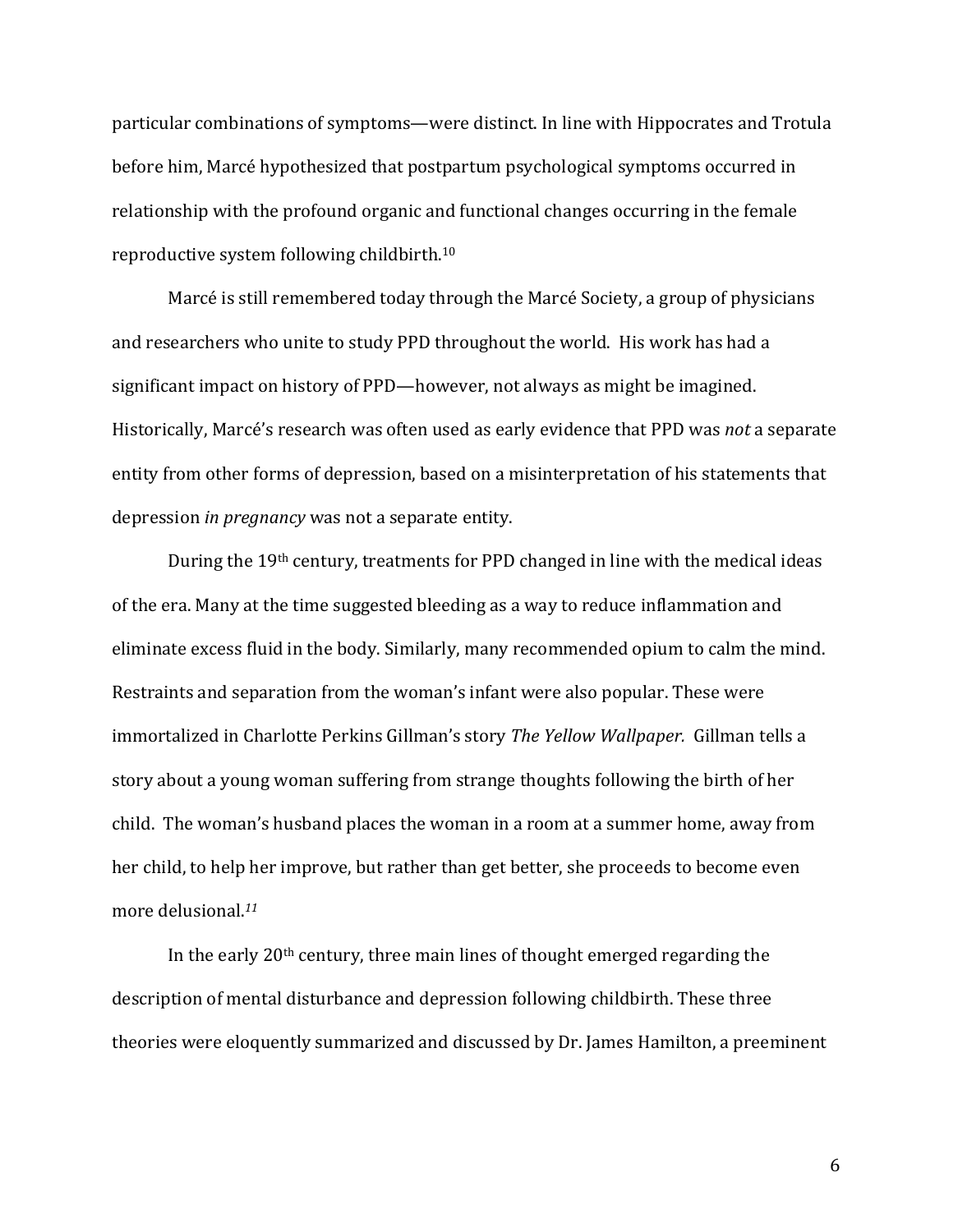psychiatrist!and!founder!of the!Marcé!Society, in!his!1962!book,!*Postpartum!Psychiatric! Problems.*!!

The first theory, proposed by Strecker and Ebaugh in 1926, suggested that depression following childbirth had no actual relationship to the pregnancy, delivery, or postpartum changes and was indistinct from other psychiatric illness. Strecker and Ebaugh believed that all cases of postpartum mental illness could be fit into other standard categories of psychiatric illness—dementia praecox, manic-depression, and delirium. They called on physician groups to eliminate "postpartum psychosis" from the psychiatric terminology, and the American Psychiatric Association and American Medical Association did indeed remove it from their diagnostic manuals based on these and other recommendations.!!

In his book, written several decades later, Hamilton pointed out perceived flaws in their research. For example, he noted that a large majority of cases categorized as manicdepressive had noticeable clouding of the sensorium – a symptom usually not seen in affective disease. Despite perceived flaws, however, the Strecker and Ebaugh study stood up for decades and even still contributes to controversy in perinatal psychiatric literature to this day.

A second theory, proposed by Zilboorg in 1928, used the psychogenic etiologies popularized by Freud and others at the turn of that century, to explain PPD. Zilboorg attributed PPD to pre-pregnancy frigid personalities. He and others suggested that there might be a potential relationship to suppressed homosexuality, unresolved Oedipal longings, or anal-regressive resultant-father identification. This theory was further developed by Franks in 1934, proposed that strong, unresolved incestuous drives, frigidity,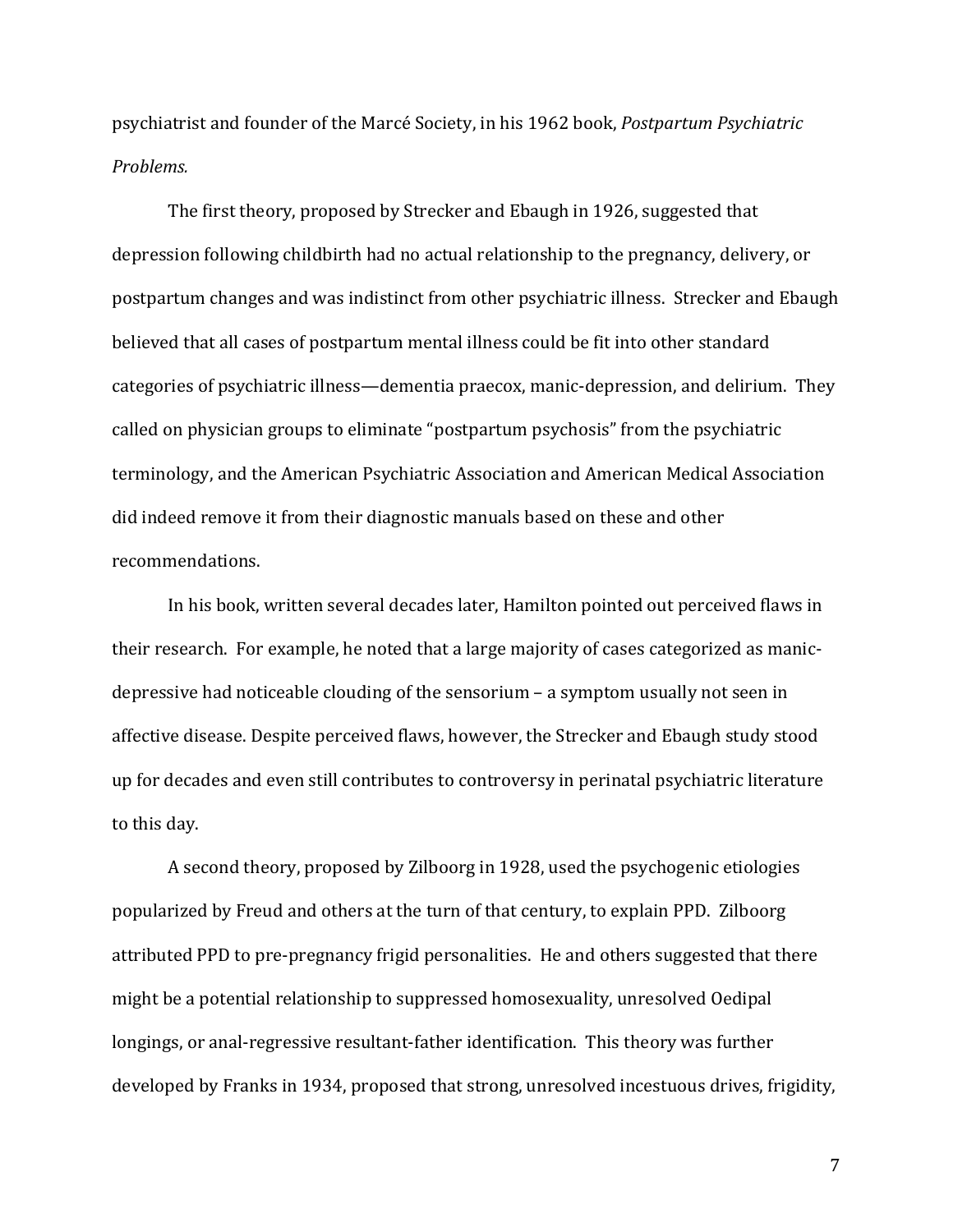attachment to the father, and schizoid characteristics (among other hypotheses) might be the root of PPD. While such beliefs have not survived into modern day understandings of PPD, these psychologists did publish the first observations of personal history or family history of depression in women with postpartum symptoms—a legacy that may be found in current research supporting that women who have previously experienced depression, or who have a family history of mental illness, are more likely to develop PPD than women with no historical factors.<sup>12</sup>

Finally, the third theory of the time harkened back to the work of Marcé, as well as Hippocrates and Trotula before him, suggesting that physiologic changes in women's bodies surrounding the birth of the child may uniquely lead to postpartum psychiatric changes distinct from other illnesses. Kilpatrick and Tiebout in 1926 suggested that PPD might be due to "an unknown toxic process." They cited cases in which women had concurrent thyroid enlargement, menstrual difficulties, and excessive hair growth with PPD, and hypothesized that the processes were likely linked. Additionally, Kanosh and Hope in 1937 reported on asymptomatic periods following birth, and believed that psychiatric symptoms must be related to some chemical or hormonal change that occurred after a few days. They also suggested that PPD might possibly be related to lactation as they noted some cases of women who developed depressive symptoms only after weaning of their infant.<sup>13</sup>

Following the Second World War in the mid-20<sup>th</sup> century, many psychiatrists began studying milder forms of postpartum psychiatric diseases. It was noted that women often did not seek care for postpartum illness due to fears of being placed in a psychiatric hospital and separated from their husbands and children. As described in the example of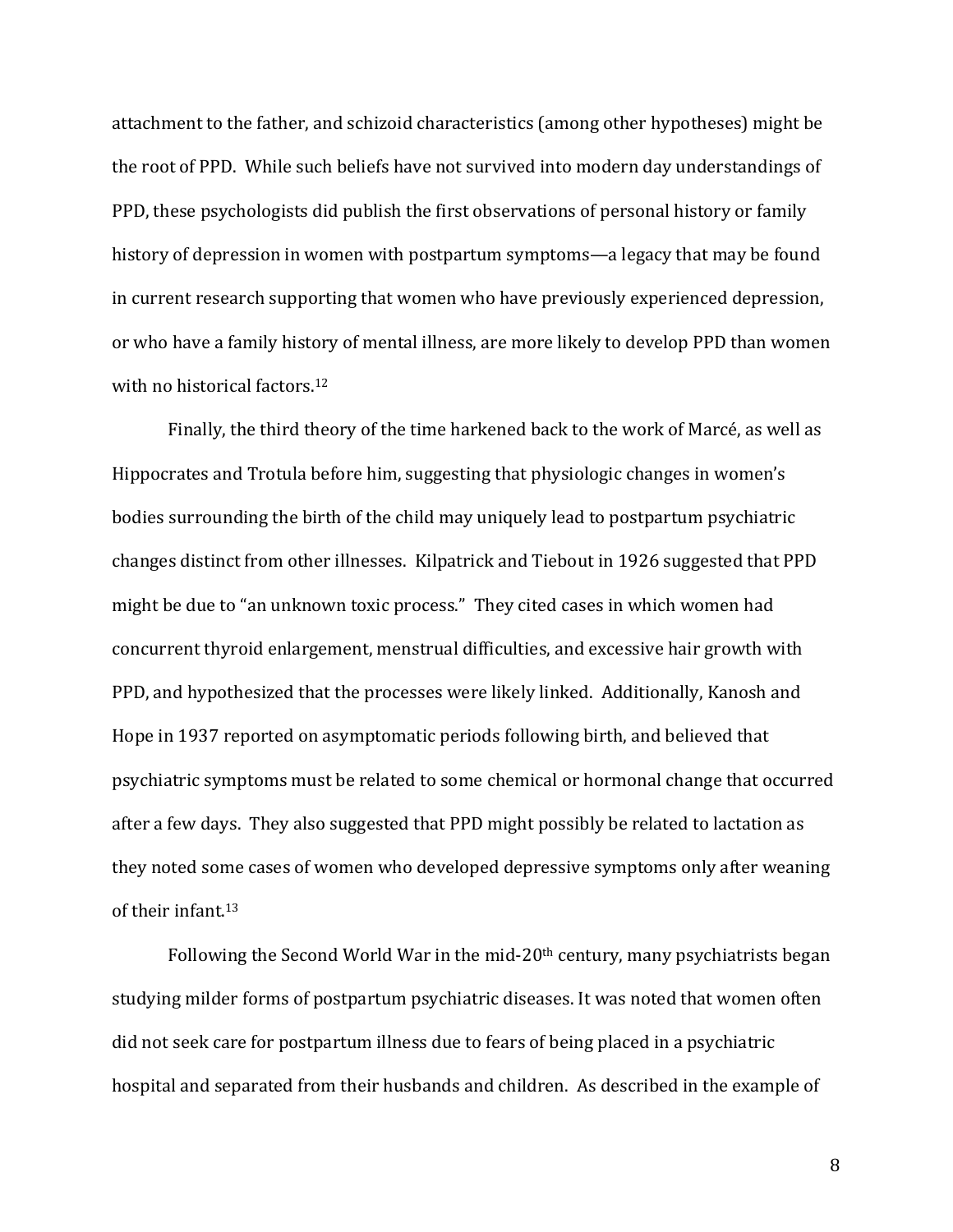Gillman's story *The Yellow Wallpaper*, it had once been common to separate women suffering from depressive symptoms from their infants. In the late 1940s, however, psychiatric wards in Britain and Australia began successfully incorporating mother-andbaby units where mothers suffering from PPD could receive care, while remaining close to their infants.<sup>14</sup>

## **A!modern case:**

*A 29-year-old female presents for her six-week postpartum check-up. She is* accompanied by her healthy six-week old son. When asked how she is today, she *tears up and responds, "Ok ... I guess." She has filled out a mood-screening questionnaire that shows that she feels exhausted, has decreased interest in things,!and!has!not!been!finding!enjoyment!in!her!normal!activities.!!When! questioned!further,!she!reports!feeling!very!down!and!teary!during!the!last!few! weeks. She has lost interest in reading and knitting and finds it hard to even feed her child. She has had decreased appetite, increased anxiety, and cannot sleep even when her baby is sleeping. She's been feeling like this for several weeks and thinks it may be getting worse. Her physician discusses treatment* with anti-depressant medications, though she acknowledges risks of such drugs while breastfeeding. She suggests the woman might see a psychiatrist and a *counselor for help with her current symptoms.* 

In the later 20<sup>th</sup> century, many of the ideas and treatments that are still prevalent today began to develop, often building on the ideas of earlier physicians while incorporating new scientific research techniques to refine our understanding of PPD. In 1968, Brice Pitt described "atypical" depression in the postpartum. His was one of the first modern studies to draw attention to "less severe" depressions than postpartum psychosis. His study was designed in response to the work of community health visitors who went to check on new mothers in their homes after discharge from the hospital following childbirth. These nurses reported to him that many women dealt with varying degrees of depression following birth, but most did not seek treatment. Pitt's large cohort study was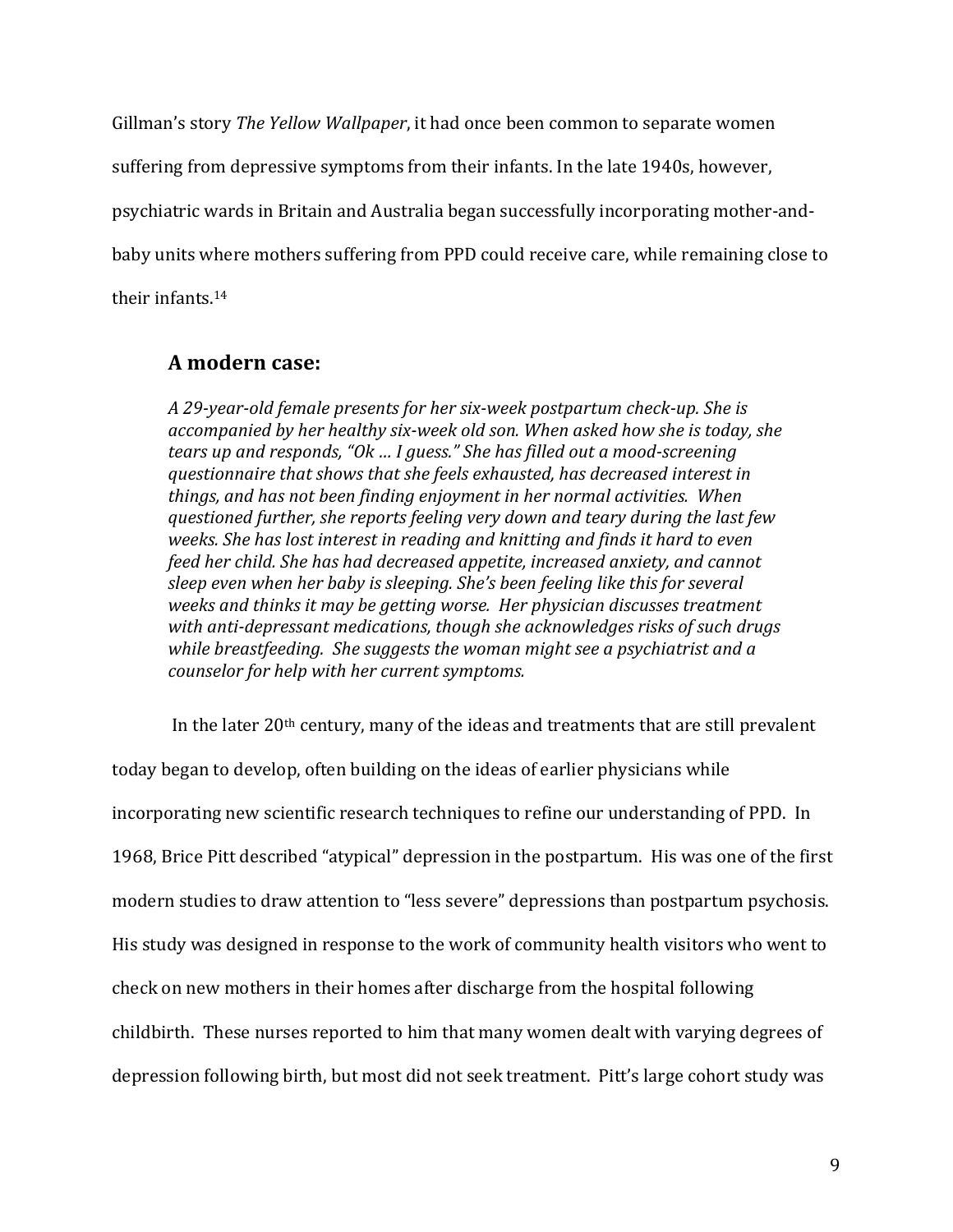the first community-based study of depression in the postpartum and he found that approximately 10.8% of women in the cohort suffered PPD. He called the depression "atypical" because the symptom profile was somewhat different than non-postpartum depression.15

In addition to the Western observations of PPD, many studies have shown that postpartum blues and postpartum psychosis occurs in fairly uniform ways across cultures. PPD varies depending on cultural demands placed on women postpartum, but most cultures have forms of PPD and various beliefs about its causes. In Uganda, for example, there is a recognized puerperal mental illness called "Amakiro," which is believed to be caused by promiscuity of the mother during pregnancy. Symptoms of Amakiro include restlessness, pallor, and mental confusion, as well as the notion that the mother wants to eat her baby. In Nigeria, there is a postpartum mental illness known as "Abisiwin," which is believed to be caused by too much heat in the body. <sup>16</sup>

Cross-cultural research has also pointed out that Western cultures often place high demands on women to re-integrate quickly into society following childbirth, while other cultures may keep woman at rest or in seclusion while elder women care for the new baby. Some have hypothesized that this social requirement for women to return to work and other stressful environments quickly following the birth of a child may contribute to higher rates of PPD in Western cultures.<sup>17</sup>

Over the past 40 years, there has continued to be much debate in psychiatry surrounding PPD. Questions have arisen such as "Is pregnancy protective against depression or a risk factor for depression?" "Should postpartum blues, depression and psychosis be viewed as distinct entities or a continuum of symptoms?" Literature from the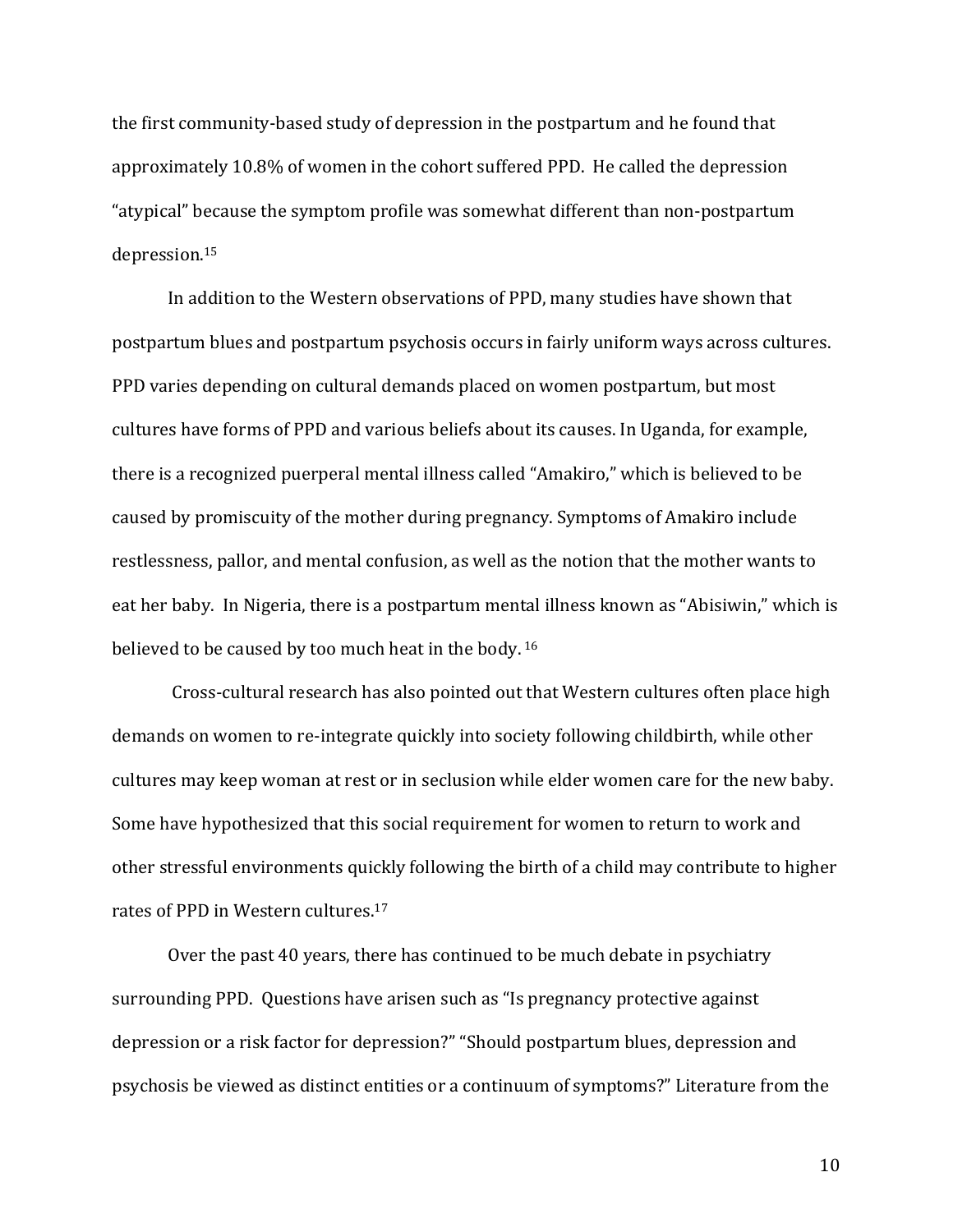1980s and 90s continued to examine these questions. The idea first proposed many years ago by Marcé, preceded well before him by Hippocrates and Trotula, and developed by others in the early 20<sup>th</sup> century—that PPD is likely related to hormonal changes in the perinatal period—has become a leading theory in PPD research during recent years. Studies have shown that artificially inducing the hormonal changes associated with the postpartum period significantly increases risk of developing depression. Other studies have identified additional important risk factors for PPD, such as stressful life events, family history of mood disorders, and personal history of depression.<sup>18</sup>

Until the early 1990s, most psychiatric organizations still espoused the idea that there were not enough unique features of PPD to warrant a separate disease categorization in psychiatric diagnostic manuals. The DSM-IV, released in 1994, incorporated "postpartum onset" as a modifier to major depression, bipolar illness, and other psychiatric diagnoses; this specifier is used when such disorders appear within four weeks following the birth of a child. However, much current literature challenges the "postpartum" definition of 4 weeks following birth and suggests that PPD may still appear even months after giving birth.<sup>19</sup>

In addition to at least some formal recognition of PPD as a unique entity, treatment for depression in general also greatly improved in the 1990s, and the medications developed have also been successful in improving symptoms of PPD. Antidepressant medications came into widespread use for PPD in the late 1990s, and just as they became the first-line treatment for major depressive disorder, SSRIs are also now the first-line of medication treatment for PPD. Few controlled studies exist regarding the use of these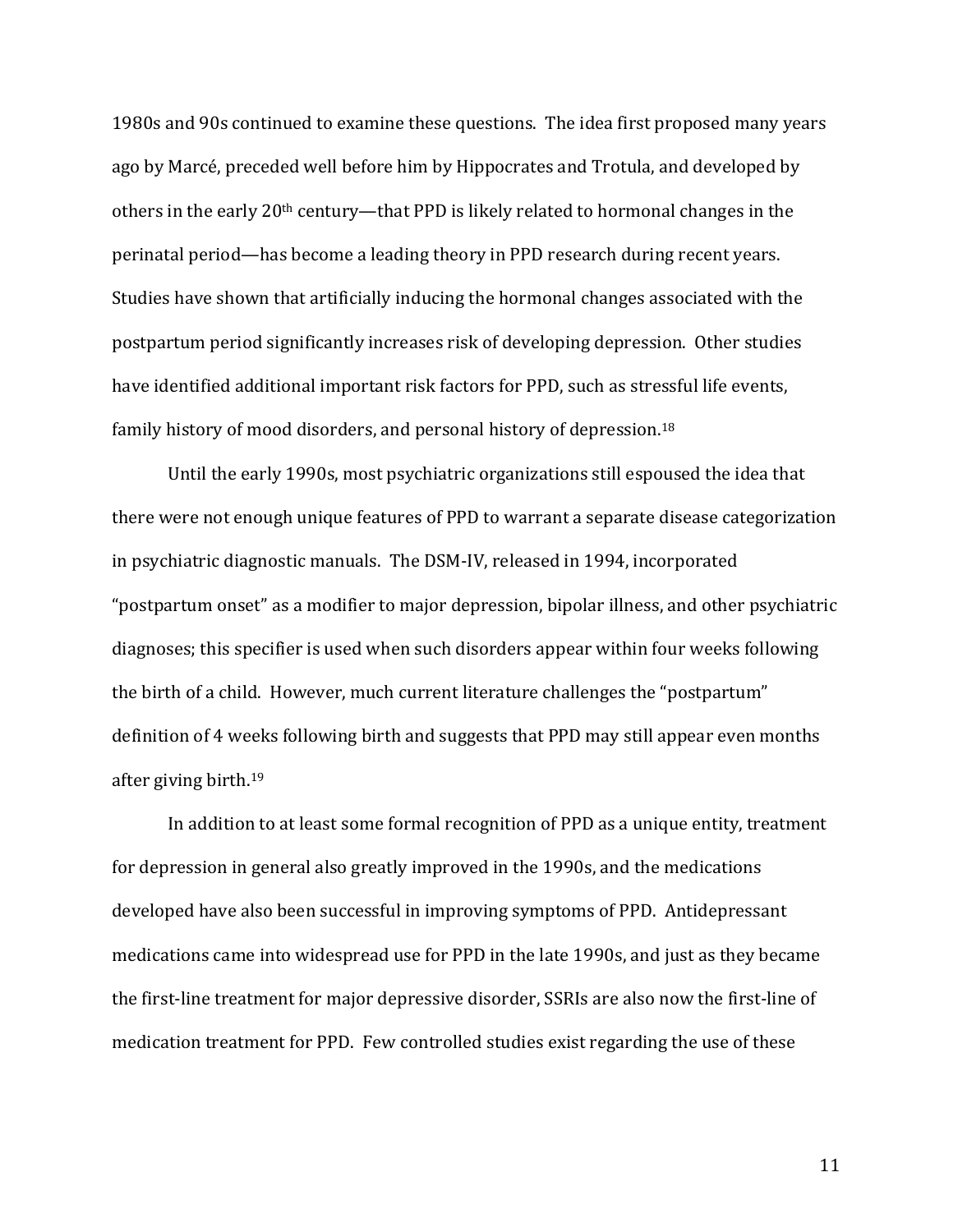medications following pregnancy, but what does exist indicates benefit from the treatment. However, concerns regarding infant drug exposure through breastmilk still abound.<sup>20</sup>

Perhaps the greatest change in thinking surrounding PPD has been the shift to include more focus on screening, as well as the surge of advocacy surrounding the diagnosis. In the last decade, there has been widely increased focus on prevention of PPD via support groups and therapy. Screening at postpartum obstetrics visits and initial newborn visits to a pediatrician are now increasingly commonplace. And with the stories of Brooke Shields and other famous women in the mainstream media and less formal outlets on the Internet, there has been much wider acceptance in society of women who are not perfectly happy following the birth of a child. Increased discussion of the condition has led to more support, and the beginnings of a reduction in stigma, for women who suffer from PPD. Recent advances in this area include the Melanie Blocker-Stokes Act, which provides government funding for research and advocacy for PPD in the United States, legislation in New Jersey mandating screening for PPD, as well as a surge in popularity of blogs and support groups related to PPD, such as Katherine Stone's "Postpartum Progress," and the Postpartum Support International group.<sup>21</sup>

PPD is a common and treatable condition. However, it has been subject to controversy and stigma throughout much of history, leading to misclassification and lack of access to treatment for many patients. While many barriers, including stigma, still exist that limit this access for perinatal women,<sup>22</sup> further research and advocacy in this area will continue to improve treatment and access to care for women suffering from depressive symptoms following childbirth.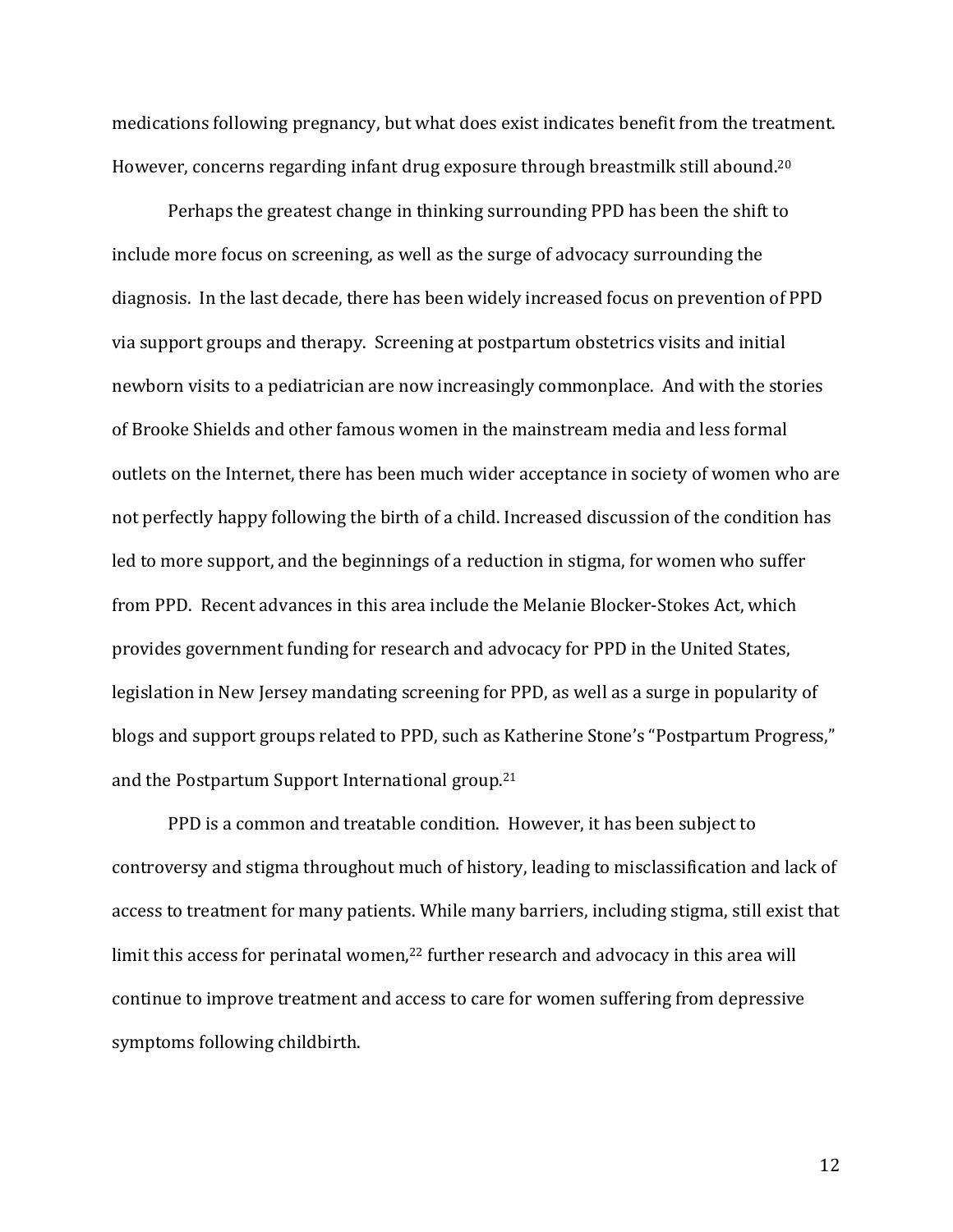### **References**

!!!!!!!!!!!!!!!!!!!!!!!!!!!!!!!!!!!!!!!!!!!!!!!!!!!!!!!

<sup>1</sup> Shields B. *Down Came the Rain: My Journey Through Postpartum Depression.* New York: Hyperion, 2006.

<sup>2</sup> Flynn HA. Epidemiology and Phenomenology of Postpartum Mood Disorders. *Psychiatric* Annals 2005. 35(7): 544-551.

<sup>3</sup> Elton C. Postpartum Depression: Do All Moms Need Screening? *Time*. 20 Jul 2009. Available via <http://www.time.com/time/magazine/article/0,9171,1909628,00.html>  $(Accessed 2 May 2013)$ 

<sup>4</sup> Battle CL. Zlotnick C. Prevention of Postpartum Depression. Jul 2005. Psychiatric Annals. 35(7): 590-598.

<sup>5</sup> Hamilton JA. Chapter 12, History. In Postpartum Psychiatric Problems. St Louis: Mosby Harwin, 1962, p126.

<sup>6</sup> Trotula of Salerno, *The Diseases of Women*. A translation of *Passionibus Mulierum Curandorum* by Elizabeth Mason-Hohl, MD. Los Angeles: The Ward Ritchie Press;1940.

<sup>7</sup> Brockinton I. A Historical Perspective on the Psychiatry of Motherhood. In Perinatal Stress, Mood and Anxiety Disorders: From *Bench to Bedside*. Basel, Switzerland: Karger Publishers, 2005.

<sup>8</sup> Hamilton, 1962, p126-7.

<sup>9</sup> Hamiton, 1962, p 127.

<sup>10</sup> Hamilton, 1962, p. 127-30.

<sup>11</sup> Gillman CP. *The Yellow Wallpaper*, first published 1899 by Small & Maynard, Boston, MA.

<sup>12</sup> O'Hara MW. Postpartum Depression Causes and Consequences. New York: Springer-Verlag, 1995.

13 Hamilton, 1962, p.132-136.

<sup>14</sup> Brockington, 2005.

<sup>15</sup> Pitt B. Atypical Depression Following Childbirth. *Brit J Psychiatr* 1968; 114: 1325-1335.

<sup>16</sup> Cox JL. Postnatal Depression. Edinburgh: Churchill Livingstone Publishers, 1986.

<sup>17</sup> Cox,!1986*.*